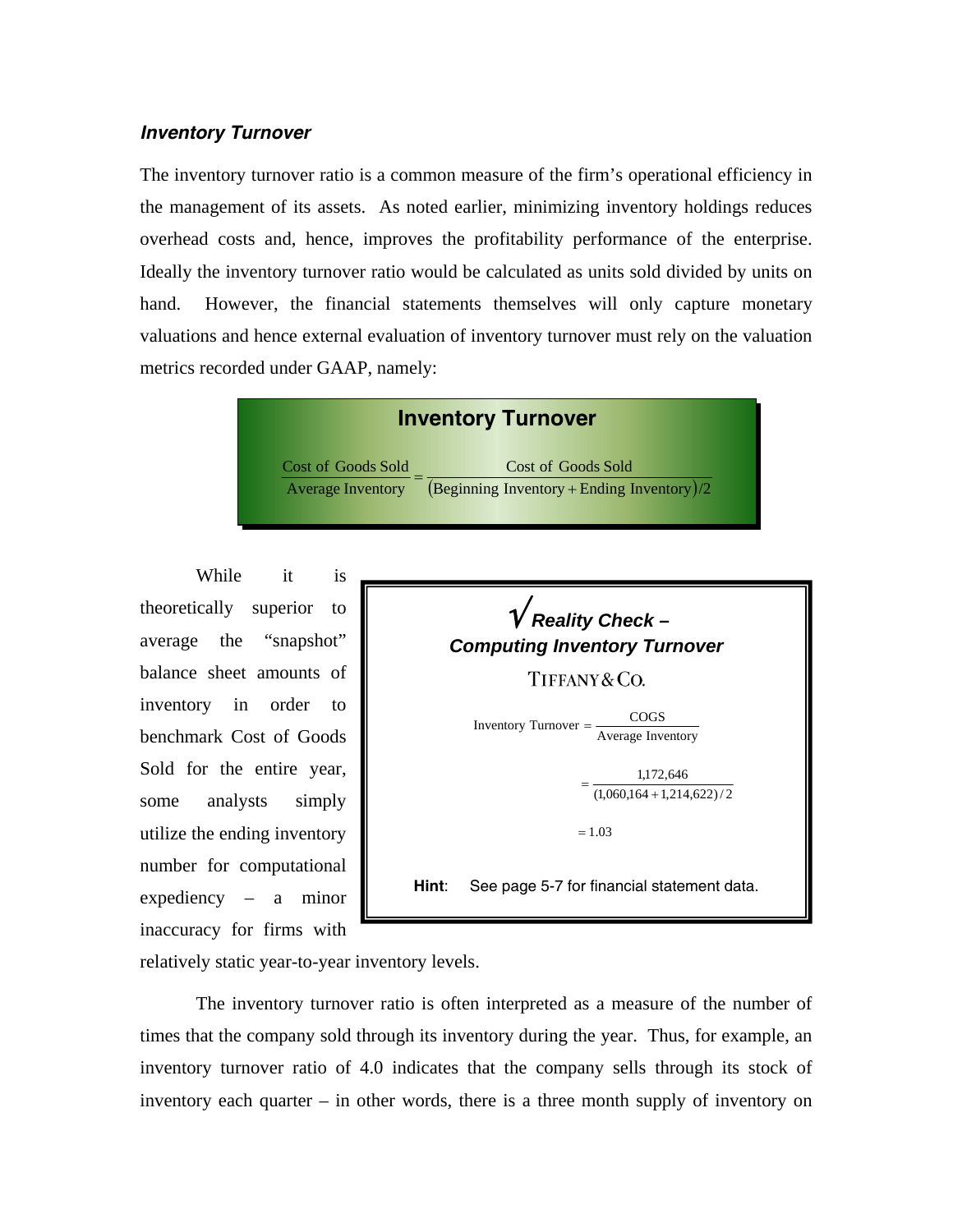hand. Indeed, the inventory turnover ratio is often inverted and multiplied by 360 to estimate the number of days sales sitting in inventory:





 The inventory turnover ratio is often misestimated due to two computational flaws that are all too common even among publicly available online databases purporting to calculate reliable sets of financial performance ratios. These are:

- 1. Utilizing Sales Revenue rather than Cost of Goods Sold in the numerator.
- 2. Failing to account for the off-balance sheet LIFO Reserve in the denominator.

 Both computational defects result in an overstatement of the true inventory turnover performance of the firm. Sales Revenue is measured at the selling price of the units sold while the Inventory numbers in the denominator are measured at cost. Thus,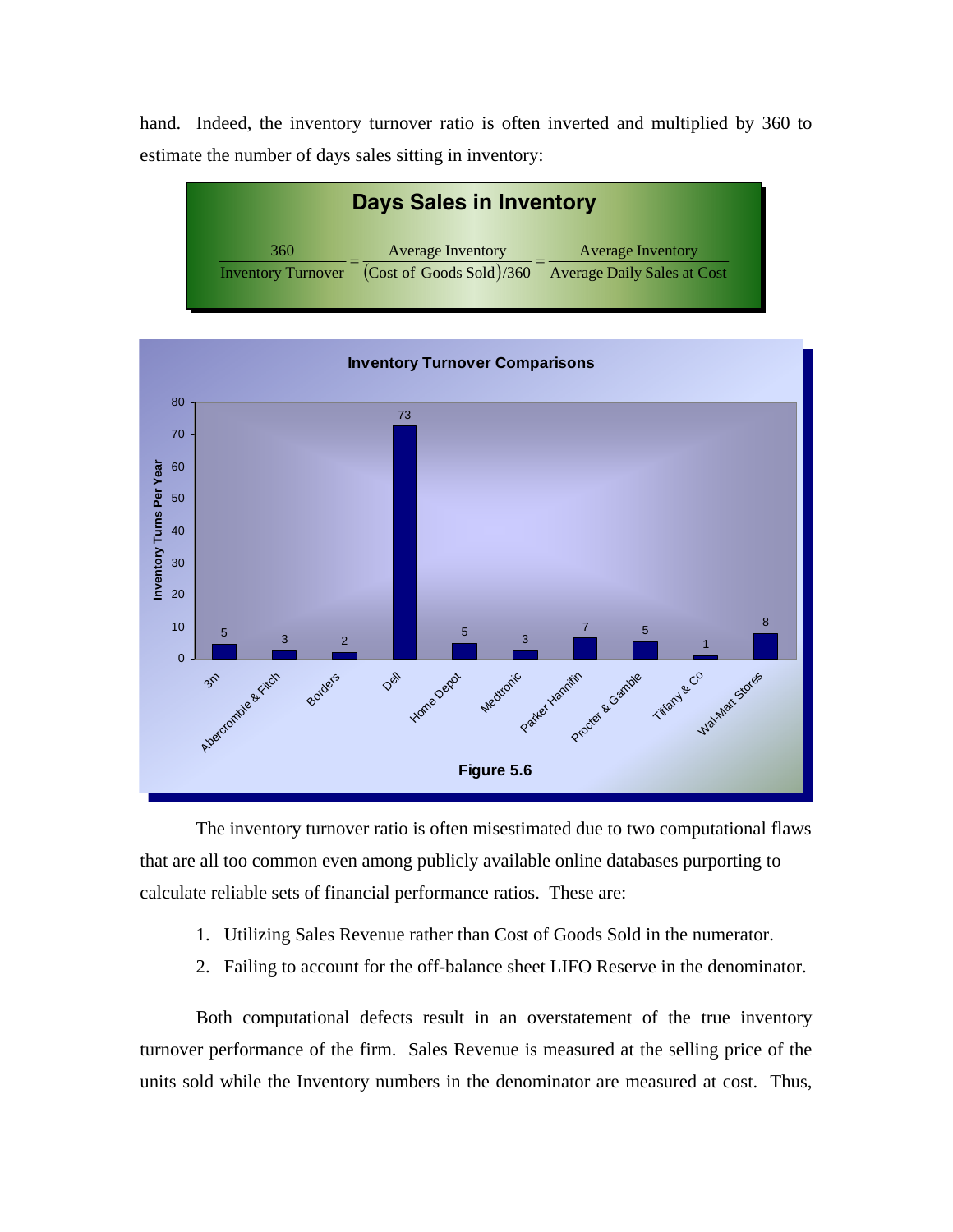including Sales Revenue in the numerator overstates the true number of units turned in the period by picking up the irrelevant impact of the firm's gross margin percentage. For LIFO firms the second computational flaw is extremely prevalent and can be even more severe than the first, since as we have seen the raw balance sheet inventory numbers can be severely understated because of the use of very old costs in their measurement.

A simple example using recent financial data for Olin Corporation will illustrate

these points. For the year ended December 31, 2006 Olin Corporation reported Sales of \$3,151.8 million and Cost of Goods Sold of \$2,823.0 million. Inventory balances on the balance sheet were \$263.3 and \$262.6 million as of December 31, 2006 and 2005, respectively. Reproduced here is a portion of the Inventories footnote from Olin's financial statements. Also reproduced is an excerpt from the Fundamental Ratio data published by Thomson Research – one of the most popular and extensive publicly available financial databases.



2006 and 2005, respectively. If the FIFO method of inventory accounting had been used, inventories would have been \$426.7 and \$239.7 higher than that reported at December 31, 2006 and 2005, respectively.